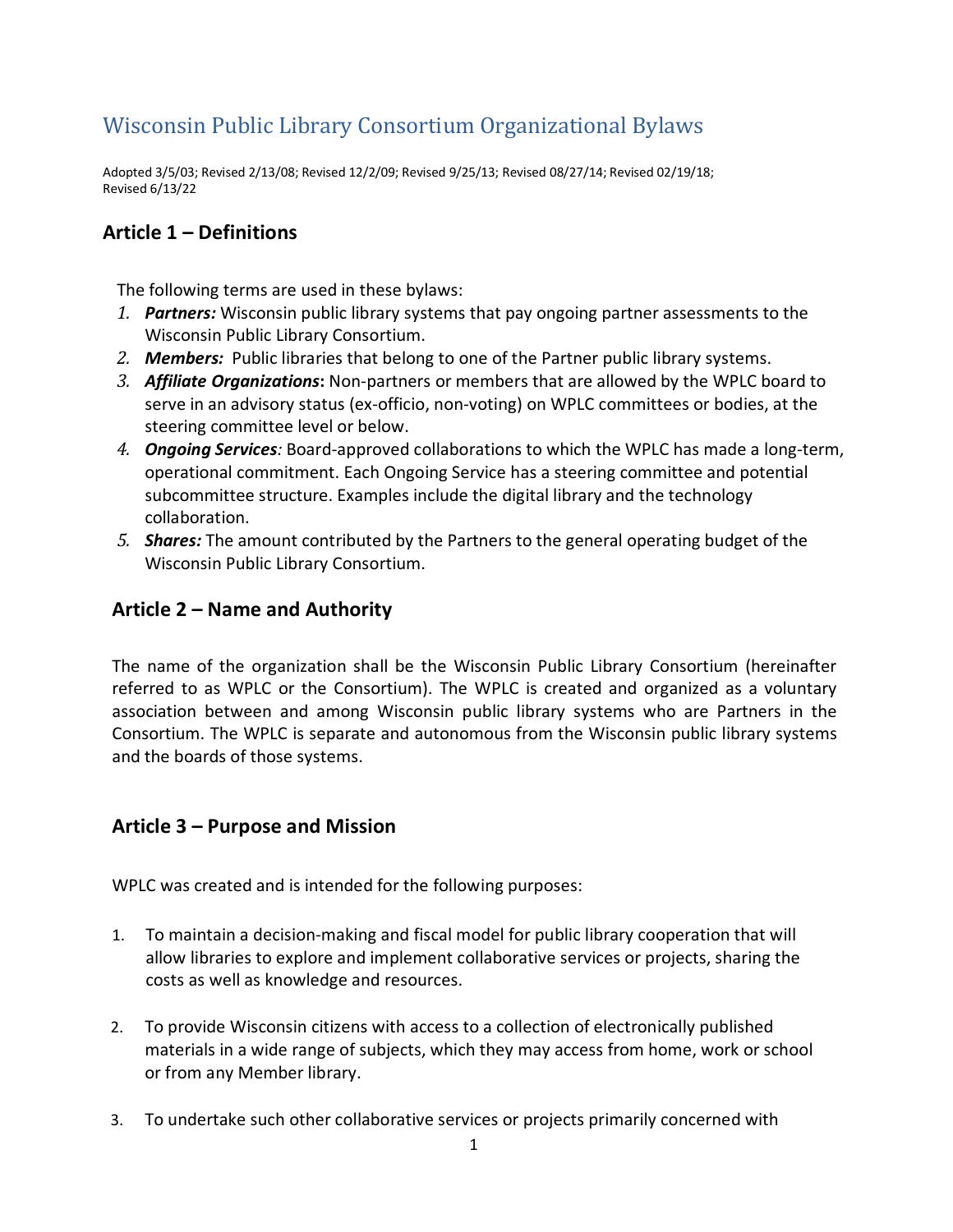research and development and/or the advancement of public libraries, as the Consortium shall from time to time determine. The Consortium may choose to provide ongoing maintenance for a project or may choose to transition this maintenance to another entity or entities at the discretion of the Board.

- 4. To increase public awareness about the availability and advantages of services and projects the Consortium may from time to time undertake.
- 5. To increase stakeholder understanding of Consortium undertakings, and to develop training programs so that library staff may help the public understand and use these products and services.

### **Article 4 – Participation in Governance**

- 1. Participation shall be open to all Wisconsin public library systems and public libraries that participate in those systems. Participants shall be designated either as Partners or Members, as defined in Article 1.
- 2. Establishing Budget and Partner Shares: The WPLC Board sets an annual general operating budget and approves budgets for ongoing services. Ongoing service budgets are recommended by the appropriate steering committees annually. Each partner must pay an annual assessment of an equal share of the general operating budget and an assessment of the various ongoing services budgets, as determined by formulae in accordance with the processes outlined in individual steering committee governing documents. Each Partner must pay the annual assessment adopted in order to continue to participate as a Partner. It is expected that each Partner will include its assessment in its budget and have the assessment approved by its governing board.
- 3. Opt Out: A partner may opt out of WPLC Partner status and give up access to all WPLC services, including any digital collection maintained by the Consortium, as well as a seat on the WPLC Board. Partners that opt out of the Consortium but wish to return to the group at a later time will be assessed a "rejoining" fee. This fee will be determined on a case by case basis by majority vote of the remaining WPLC Partners.
- 4. Affiliate organizations as defined in Article 1 may participate at the committee level, or as defined by the WPLC Board.

# **Article 5 – WPLC Board**

1. All official business of the WPLC is conducted by the WPLC Board. Official duties include policy, budget, and expenditure approval.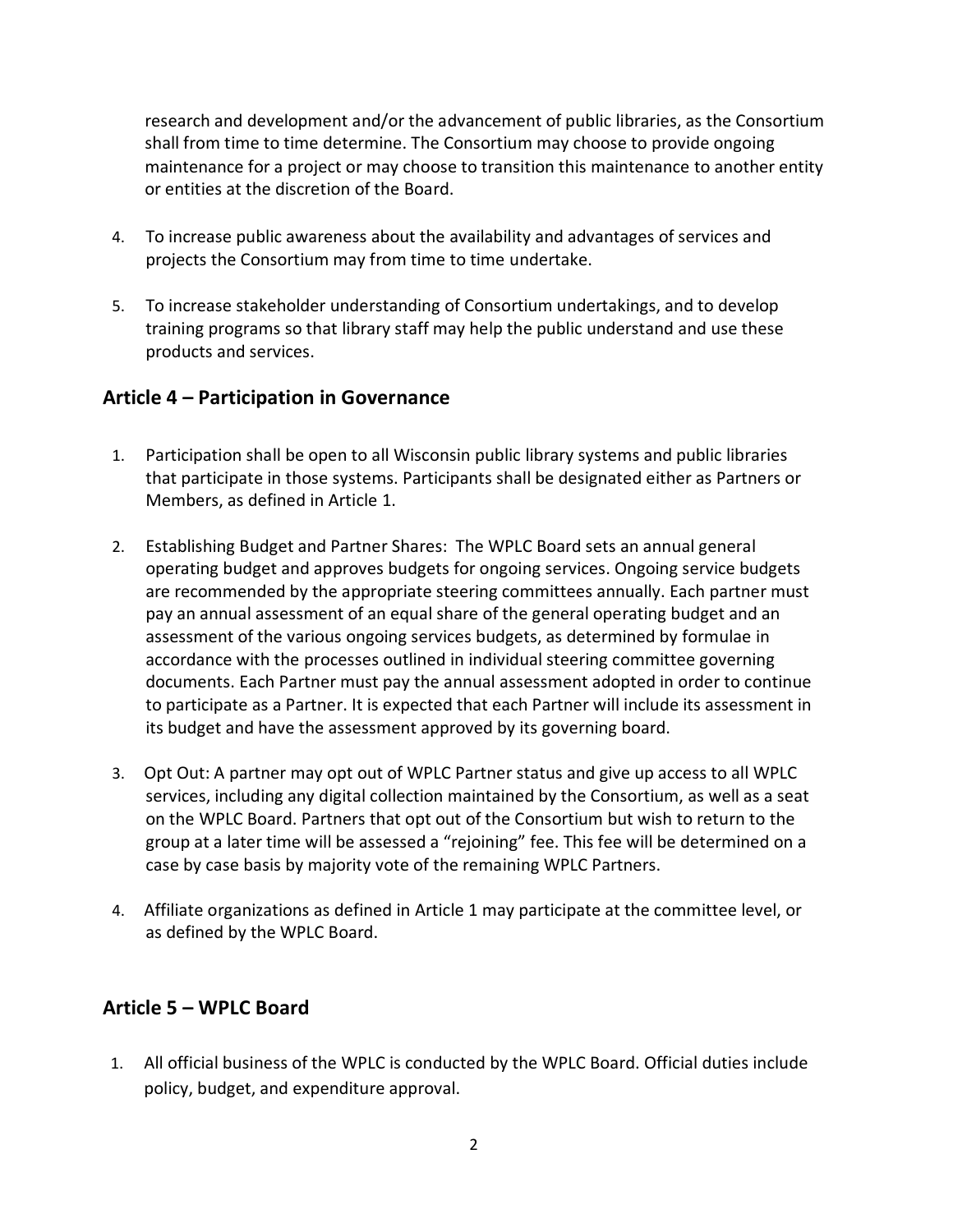#### 2. Meetings

- a. The WPLC Board shall meet not less than quarterly, at a time and place to be set by the WPLC Board.
- b. Meetings will be noticed to the Partners not less than two weeks before the date of the meeting, and in accordance with [Wisconsin Open Meetings law](https://www.doj.state.wi.us/sites/default/files/office-open-government/Resources/OML-GUIDE.pdf) the meeting shall be noticed publicly at least 24 hours in advance. Public noticing will include posting on the WPLC website, and sent to at least two statewide news outlets. Public comments may be sent via electronic mail to the WPLC chair for inclusion in the agenda.
- c. A portion of one meeting per year shall be designated as an annual meeting, which will be considered a joint meeting of the Board and all steering committees and at which several representatives from each Partner and its Members shall be encouraged to attend. In addition to other business, this meeting shall be used to evaluate the activities and progress of WPLC to date and to consider the future of the Consortium.
- d. Any three or more Partners may call for a special meeting of the WPLC Board at any time, upon at least two weeks' notice.
- e. Electronic meetings may be supported by the WPLC for regular, special, and other meetings of the Board and its committees. The technology used shall allow for roll call and interactive dialogue.
- f. A quorum of the board shall consist of a simple majority of the Partners or their designated proxy. No action may be taken in a meeting without a quorum present.
- g. Meetings shall be run in accordance with the most recent edition of "Robert's Rules of Order."

### 3. Voting

- a. The Board shall consist of one voting representative from each of the Partners. Each Partner shall designate its own voting representative, and may change that voting representative at any time. Partners may send more than one representative to participate in the deliberations of the Board, but each Partner shall have only one vote. The voting representative may designate a proxy for any meeting by providing the name of the proxy in writing to the Chair and Project Manager prior to the meeting.
- b. Most issues to be voted on shall be decided by a simple majority of those present at the meeting in which the vote takes place. Recommendations from steering committees for ongoing services may be approved by a simple majority of those present at the meeting. Recommendations of a steering committee must be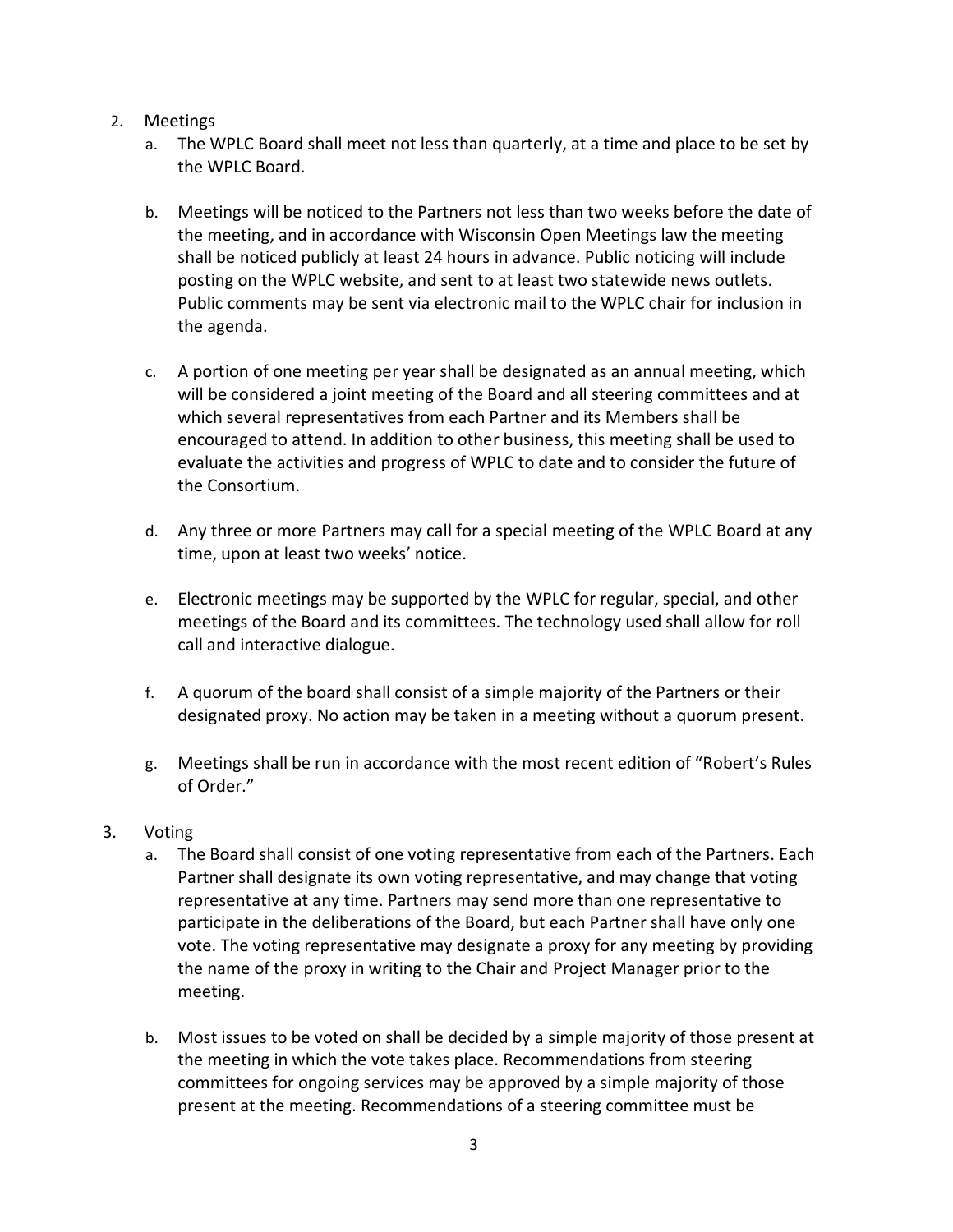rejected by a 2/3 majority of all members of the Board. If the vote is inconclusive, the recommendation shall be returned to the Steering Committee for further consideration.

- c. An item cannot be voted upon unless it was included on the agenda as an action item.
- d. On a tie vote, the motion is lost. The Chair is not granted an additional vote for the purposes of breaking a tie.
- e. When timely action is required prior to the next regularly scheduled board meeting, an emergency meeting of the board may be called for the sole purposes of consideration and voting. Board members must be given 24 hours notice prior to a special meeting. Emergency meetings shall follow public noticing procedures as described in Article 5, section 2b.
- 4. Miscellaneous
	- a. WPLC may annually hire a project manager who, among other duties, shall be responsible for creating each meeting agenda, seeking input from and informing the Partners, creating the meeting minutes, and ensuring that decisions made in the meeting are carried out in a timely manner.
	- b. The WPLC Board will annually elect a chair who shall preside at all Consortium meetings, ensure the development of meeting agendas, and ensure timely execution of the decisions of the WPLC Board. The WPLC Board will annually elect a vice-chair who shall preside at Consortium meetings when the Chair is absent and will fulfill the duties of the Chair if the Chair is unable to do so.
	- c. A Nominating Committee of the Board, consisting of no fewer than 3 Board members, shall be formed by September 1 of each year to nominate candidates for Chair and Vice-Chair.
	- d. The Chair and Vice-Chair shall be elected from among the Partners at the last meeting of the calendar year and shall serve a one-year term of the following calendar year.
	- e. If the Consortium does not choose to hire a project manager, the Board will determine how to delegate the duties described in 5.4.a.
- 5. The Board shall be empowered to establish, specify composition, and specify duties for any special committees or workgroups it deems necessary. The Board shall be empowered to dissolve any such special committee or task workgroups that it no longer deems necessary .
- 6. The WPLC Board may undertake other projects or entertain Partner or Member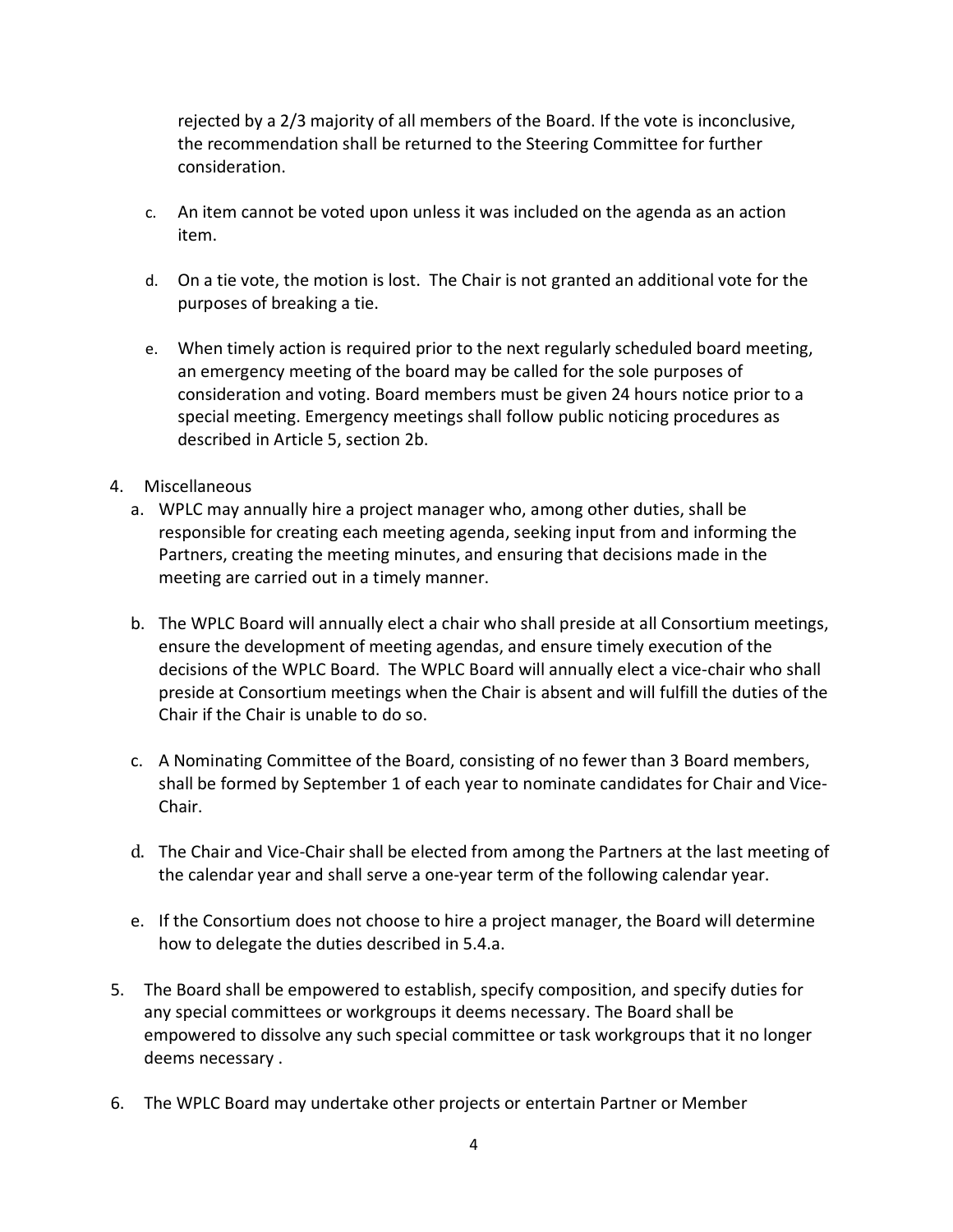requests to undertake such projects. The WPLC Board retains full decision making authority regarding such projects, including any grant funds to be allotted to them, who may participate, at what cost, and on what terms.

7. The WPLC Board may contract with any other agency, as appropriate and within the agreed upon budget, to provide goods or services or to receive goods or services. The terms for the provision or receipt of goods or services will be specified in an agreement executed by the WPLC Board and the other agency

## **Article 6 – Ongoing Services Steering Committees**

- 1. Each Ongoing Service will have a steering committee established to oversee the service.
- 2. Each steering committee shall consist of one or more representatives from each Partner. Representatives are chosen by the Partner through a method of the Partner's choosing and will represent the Partner for a term length determined by the Partner. Partners may send additional representatives to participate in the deliberations of the steering committee, but only appointed steering committee representatives shall vote. The voting representative may designate a proxy for any meeting by providing the name of the proxy in writing to the Chair and Project Manager prior to the meeting.
- 3. The board may appoint representatives of Affiliate Organizations as non-voting members of steering committees.
- 4. A steering committee shall meet not less than quarterly, at a time and place to be set by the steering committee, and noticed to the committee representatives not less than two weeks before the date of the meeting. Any three or more committee members can call for a special meeting of the steering committee at any time, upon at least two weeks' notice.
- 5. Meetings shall be run in accordance with the most recent edition of "Robert's Rules of Order."
- 6. A quorum of a steering committee shall consist of a simple majority of the steering committee representatives.
- 7. Motions pass on a simple majority. On a tie vote, the motion is lost. The Chair is not granted an additional vote for the purposes of breaking a tie. An item cannot be voted upon unless it was included on the agenda as an action item.
- 8. Steering committee actions may be taken by written consent, including via electronic communication, if timely action is required prior to the next regularly scheduled meeting and if the Chair determines that the decision can be appropriately made through written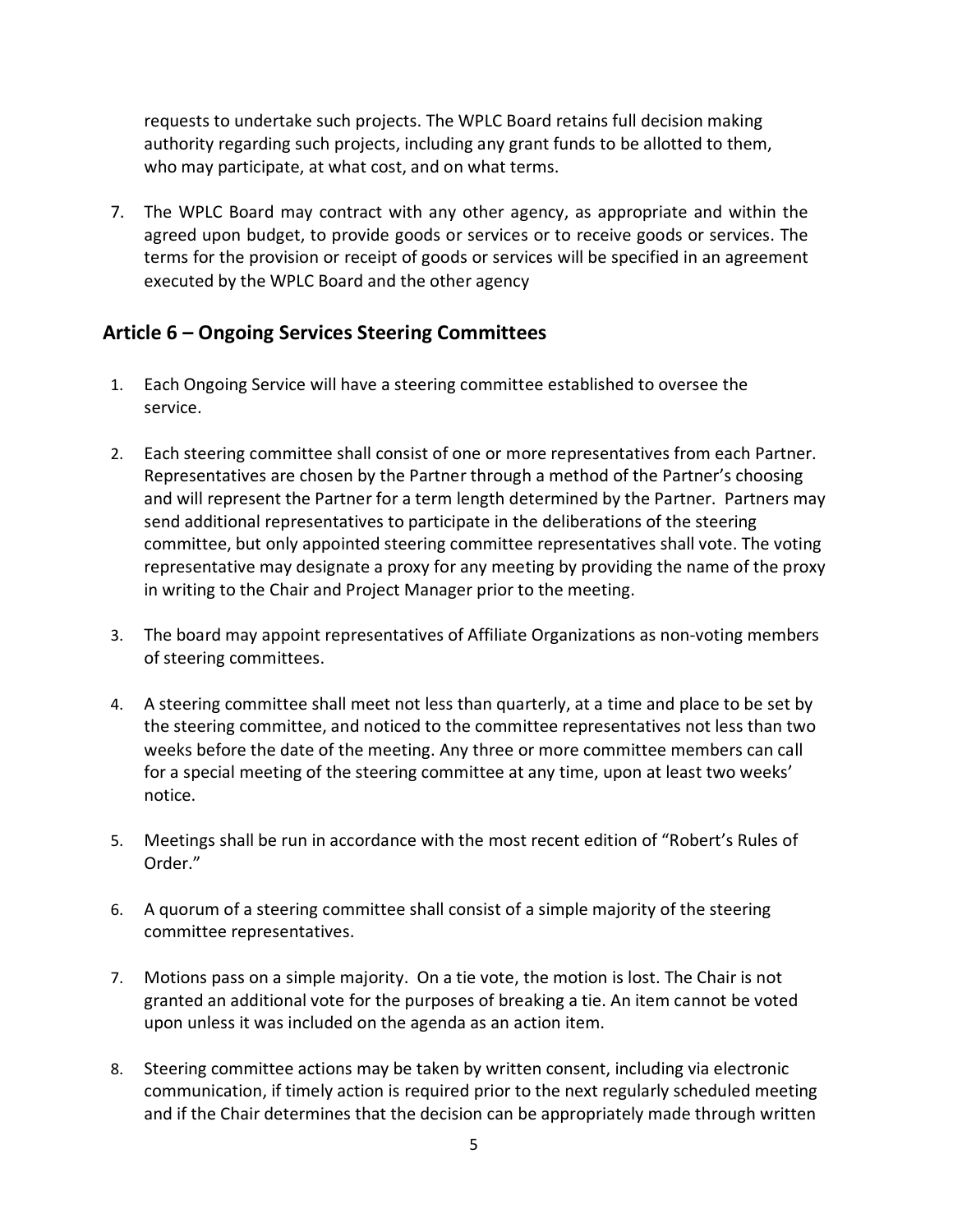consent without discussion during a meeting. Written consent must be given by 2/3 of the total membership of the body in order for the action to pass. The mechanism for voting will be specified at the time the question is called.

- 9. Officers
	- a. Steering committees will annually elect a Chair who shall preside at all meetings, ensure the development of meeting agendas, and ensure timely execution of the decisions of the steering committees, and fulfill other duties as described in these bylaws. Steering committees may annually elect a Vice-Chair who shall preside at Consortium meetings when the Chair is absent and will fulfill the duties of the Chair if the Chair is unable to do so.
	- b. A Nominating Committee of a steering committee, consisting of no fewer than 3 committee members, shall be formed by September 1 of each year to nominate candidates for Chair and Vice Chair.
	- c. The Chair and Vice Chair shall be elected from among the committee members at the last meeting of the calendar year and shall serve a one-year term of the following calendar year.
- 10. Steering Committees shall make policy and budget recommendations for Ongoing Services to the WPLC Board for formal approval. Steering Committees shall make all decisions relating to the day-to-day operation of Ongoing Services.
- 11. Steering Committees shall be empowered to establish, specify composition, and specify duties for any ad-hoc committees or workgroups necessary for the continuing operation of the Ongoing Services. Steering Committees shall be empowered to dissolve any adhoc committee or workgroup that it no longer deems necessary for the continuing operation of the Ongoing Services.
- 12. The WPLC Board may select from among its members an official representative to any steering committee for a period to be determined by the WPLC Board. The WPLC Board representative shall be a non-voting member of the steering committees.

# **Article 7 – General Operating Principles**

- 1. The WPLC Board makes decisions regarding the assessment of fees, expenditure of funds, and in determination of eligibility for participation in Consortium services and projects.
- 2. All Partners may choose to participate in any service or project undertaken by the Consortium, with the exception of pilot projects that may require a smaller scope of participation. Members may be eligible to participate in a service or project without the participation of their Partner system at the discretion of the WPLC Board.